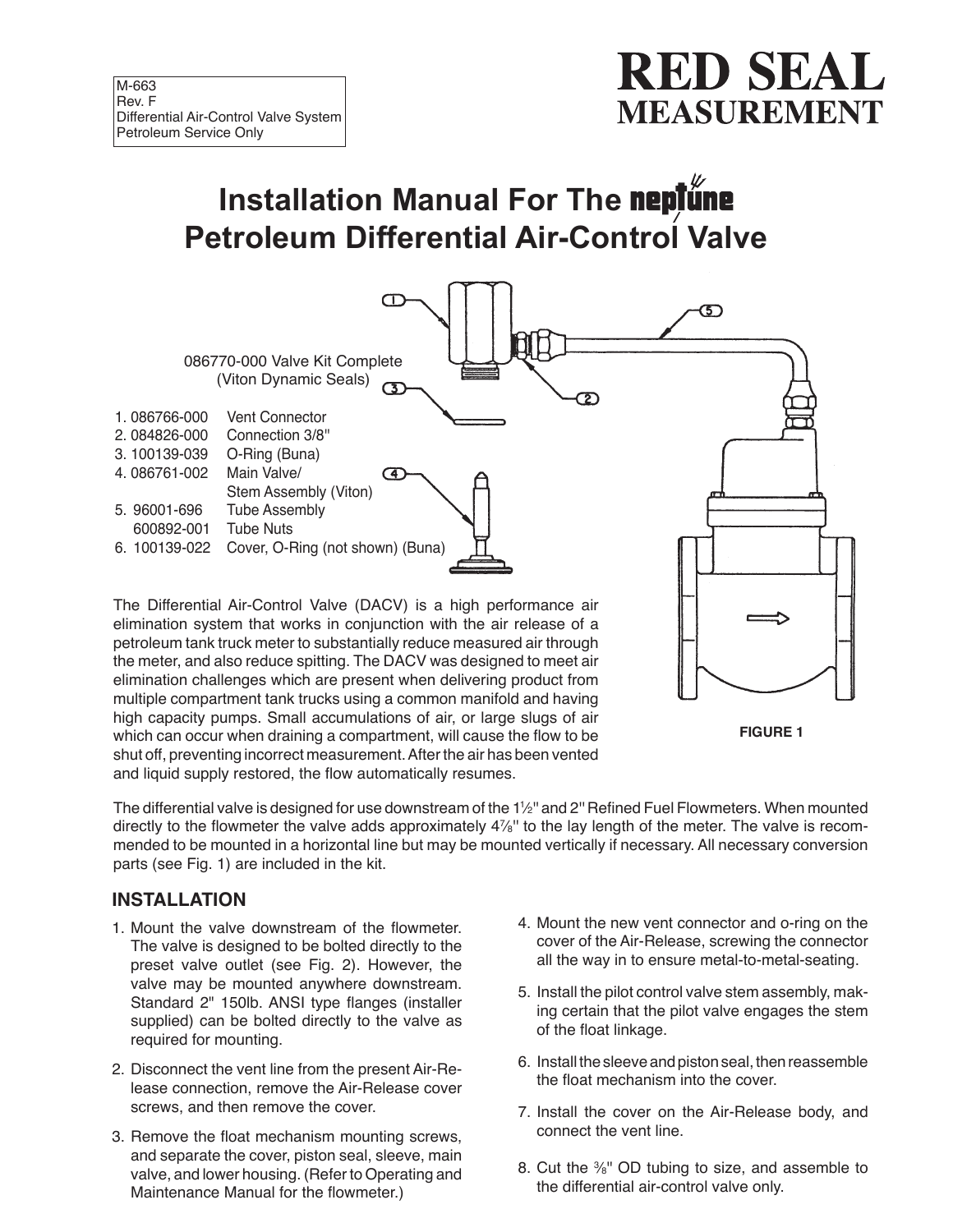

**6**

9. Remove air from the valve and valve cover and replace with process fluid as follows:

#### **Horizontal Installation (See Fig. 3)**

- a. Remove cover (Item 3). (CAUTION: spring-loaded). Check valve assembly (Item 8) is located on top of the spring.
- b. Fill the top of piston with approximately 6.5 fl. oz. of process fluid or to the bottom of the o-ring (Item 2) groove.
- c. Reassemble the valve.

#### **Vertical Installation (See Fig. 3)**

- a. Verify threaded opening in the cover (Item 3) is uppermost. If not, remove cover (CAUTION: spring-loaded) and change position.
- b. Start the pump to apply pressure to open the valve. This action forces air out of the cover.
- c. Through the free end of the tubing fill the valve cover with the process fluid.
- d. Stop the pump to remove pressure from the line and allow the valve to close. This will cause fluid to be drawn from the tubing into the valve cover.
- e. Repeat above steps until no more air is expelled from the tubing.
- f. Connect the tubing to the air release vent connector. (Fig. 1, Item 1)



#### **FIGURE 3**

#### **086750-000 2**″ **Differential Air-Control Valve**

- 1. 100133-003 Quad Ring (Viton)
- 2. 100139-010 O-Ring
- 3. 086752-000 Cover
- 4. 086758-000 Piston
- 5. 086759-000 Spring
- 6. 086760-000 Valve Body
- 7. 100067-053 Screw (not shown)
- 8. 086753-000 Check Valve Assembly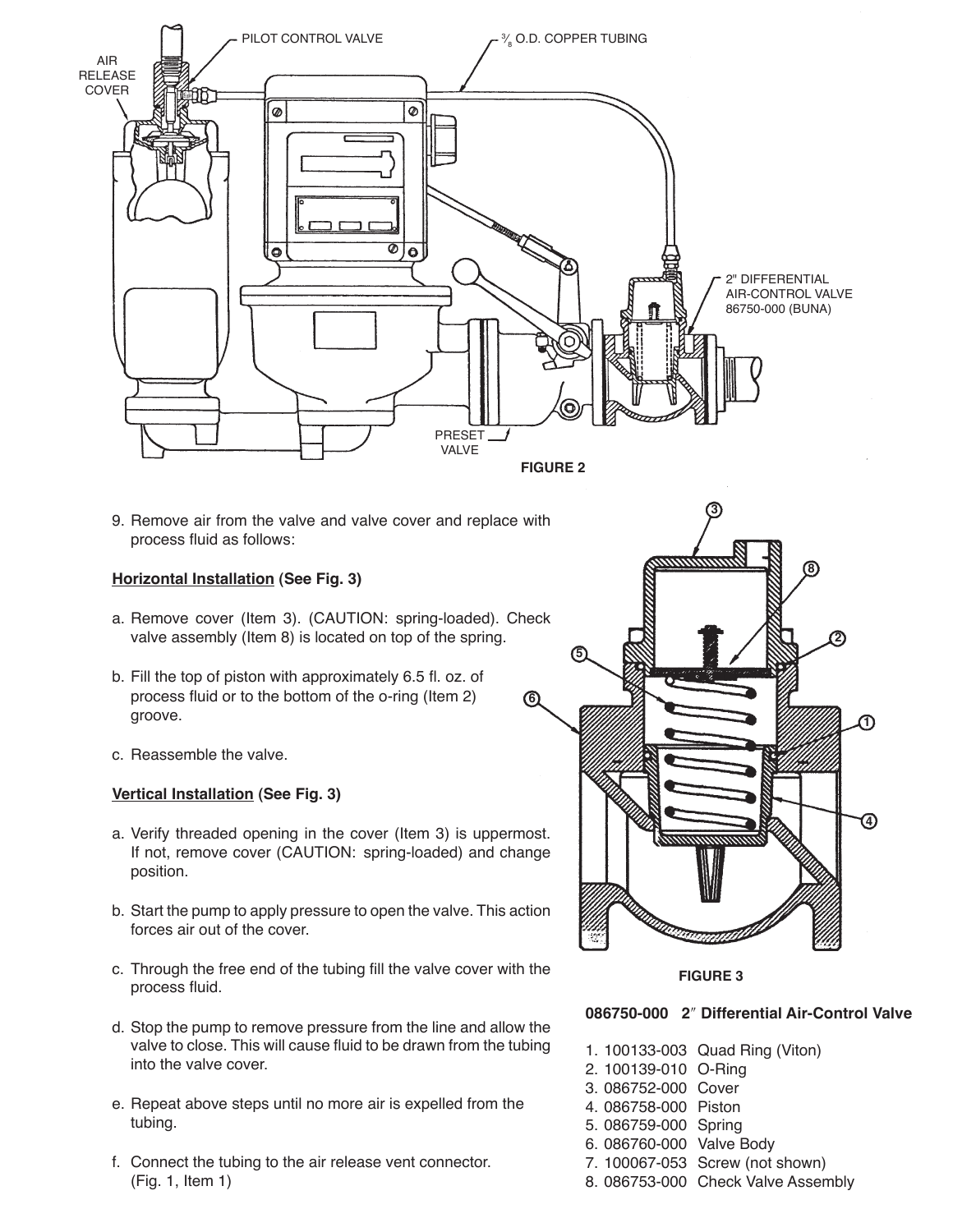### **CHECK VALVE ADJUSTMENT**

Differential Air-Control Valve Systems manufactured after November 1997 have an easily removed check valve assembly (see Fig. 3, Item 8). The opening speed of the valve is controlled by the orifice in the disk assembly (See Fig. 4, Item 3). If the orifice is too large, the process fluid will flow too freely out of the piston area, causing the valve to open quickly. This results in more air flowing through the meter. If the orifice is too small, the process fluid cannot flow out of the piston area and the valve locks up. The standard 0.031" diameter orifice works well under most conditions. If using lube oils, or under extreme cold conditions, the orifice may be enlarged to increase the opening speed of the valve to prevent the valve from locking up and causing a no-flow condition. If it is necessary to enlarge the orifice, the following diameters are recommended:

Standard Orifice 0.031" diameter Fuel Oil, Gasoline, Diesel Fuel 0.047" diameter Lube Oil **Diameter** 0.063" diameter

Note: Use the smallest orifice for better air elimination.

### **Adjusting the Orifice (See Figure 4)**

To enlarge the orifice, remove the check valve assembly (See Fig. 3, Item 8). Disassemble the check valve assembly and remove the disk assembly (Item 3). Ream the hole to the desired size. Remove all burrs and reassemble. Run flow tests to verify the performance of the Differential Air-Control Valve. If the orifice has been enlarged too much, the hole may be soldered and re-drilled to the desired size.



**FIGURE 4**

| 086753-000 | <b>Check Valve A</b> |
|------------|----------------------|
|            |                      |

1. 041989-000 Washer<br>2. 086754-000 Plate

## **086753-000 Check Valve Assembly**

- 
- 2. 086754-000 Plate<br>3. 086755-000 Disk Assembly

5. 088462-000

- 
- 3. 086755-000 Disk As<br>4. 088405-000 Spring
- 4. 088405-000 Spring<br>5. 088462-000 Retaining Ring
	-